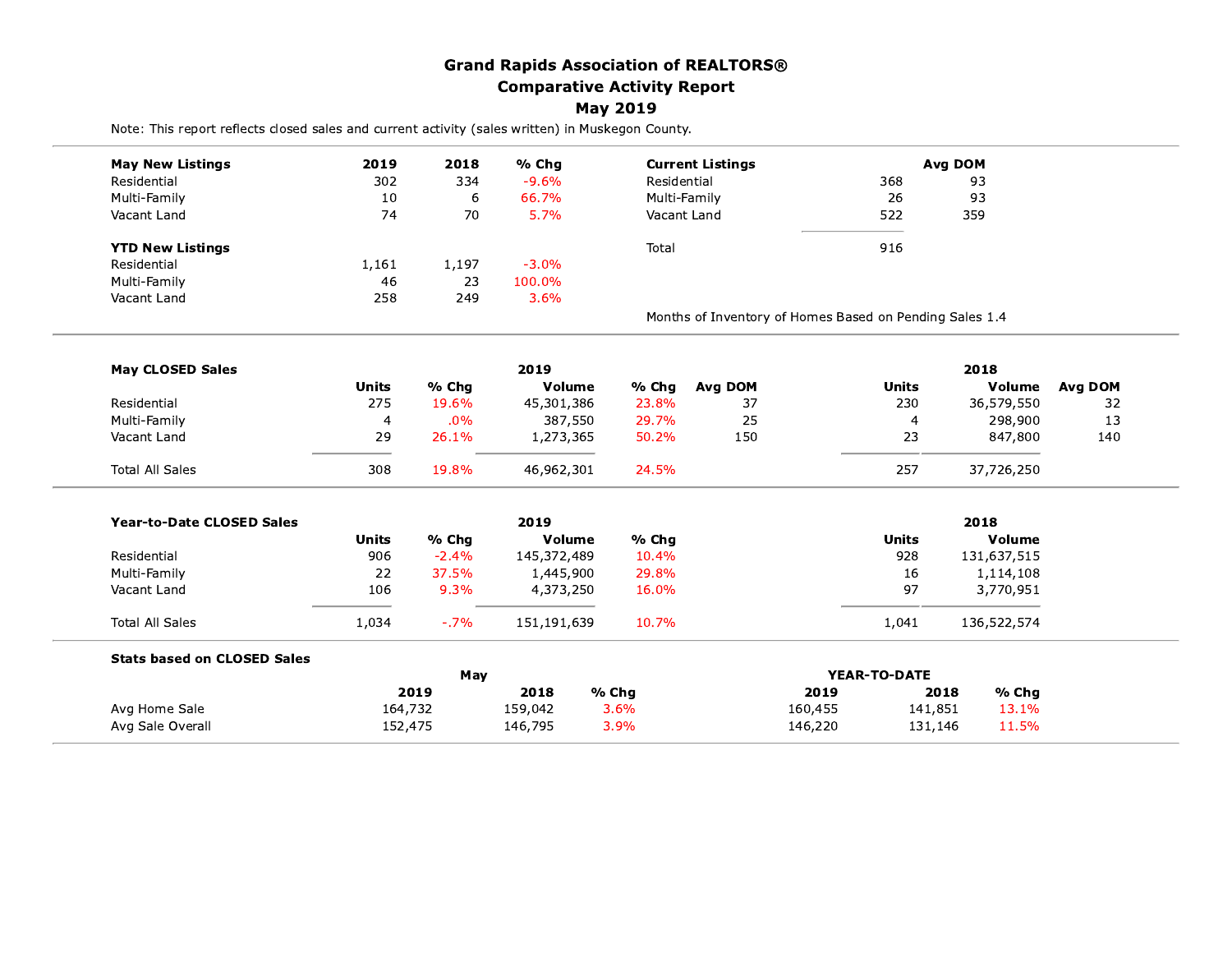| <b>May Pending Sales</b>            |         |           | 2019        |       | 2018                |         |         |               |         |
|-------------------------------------|---------|-----------|-------------|-------|---------------------|---------|---------|---------------|---------|
|                                     | Units   | % Chg     | Volume      | % Chg | Avg DOM             |         | Units   | Volume        | Avg DOM |
| Residential                         | 265     | $-3.6\%$  | 45,277,309  | 8.3%  | 36                  |         | 275     | 41,798,842    | 33      |
| Multi-Family                        | 10      | 42.9%     | 1,246,250   | 85.4% | 30                  |         |         | 672,300       | 91      |
| Vacant Land                         | 25      | $-39.0\%$ | 1,523,000   | 22.9% | 130                 |         | 41      | 1,239,000     | 538     |
| <b>Total All Sales</b>              | 300     | $-7.1%$   | 48,046,559  | 9.9%  |                     |         | 323     | 43,710,142    |         |
| <b>Year-to-Date PENDING Sales</b>   |         |           | 2019        |       |                     |         |         | 2018          |         |
|                                     | Units   | $%$ Chg   | Volume      | % Chg |                     |         | Units   | <b>Volume</b> |         |
| Residential                         | 1,088   | $-3.3%$   | 176,995,286 | 7.6%  |                     |         | 1,125   | 164,440,213   |         |
| Multi-Family                        | 27      | $.0\%$    | 2,581,500   | 21.9% |                     |         | 27      | 2,117,798     |         |
| Vacant Land                         | 118     | $-4.8%$   | 6,432,450   | 2.5%  |                     |         | 124     | 6,276,082     |         |
| <b>Total All Sales</b>              | 1,233   | $-3.4%$   | 186,009,236 | 7.6%  |                     |         | 1,276   | 172,834,093   |         |
| <b>Stats based on PENDING Sales</b> |         |           |             |       |                     |         |         |               |         |
|                                     | May     |           |             |       | <b>YEAR-TO-DATE</b> |         |         |               |         |
|                                     |         | 2019      | 2018        | % Chg |                     | 2019    | 2018    | $%$ Chg       |         |
| Avg Home Sale                       | 170,858 |           | 151,996     | 12.4% |                     | 162,679 | 146,169 | 11.3%         |         |
| Avg Sale Overall                    | 160,155 |           | 135,326     | 18.3% |                     | 150,859 | 135,450 | 11.4%         |         |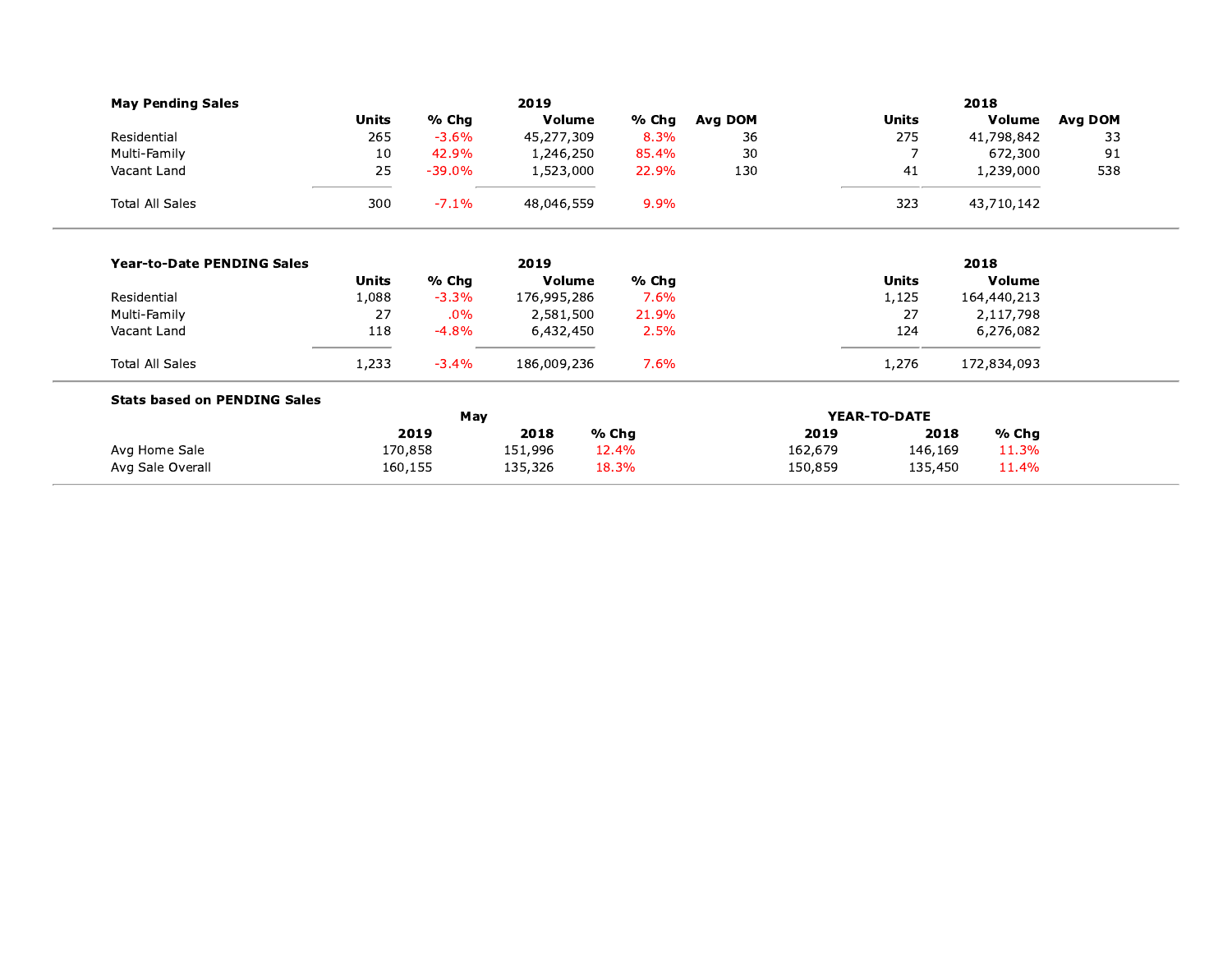## 2019 Sales of Residential Single Family Homes by Price Class

|                    |               | May     |         |               | <b>YTD</b>    |               |         |               |  |  |
|--------------------|---------------|---------|---------|---------------|---------------|---------------|---------|---------------|--|--|
|                    | <b>Closed</b> | $\%$    | Pending | $\frac{0}{0}$ | <b>Closed</b> | $\frac{0}{0}$ | Pending | $\frac{0}{0}$ |  |  |
| Under to 19,999    | 4             | 1.5     | 4       | 1.5           | 12            | 1.3           | 11      | 1.0           |  |  |
| 20,000 to 29,999   | 3             | 1.1     |         | 2.6           | 24            | 2.6           | 31      | 2.8           |  |  |
| 30,000 to 39,999   | 7             | 2.5     | 9       | 3.4           | 21            | 2.3           | 26      | 2.4           |  |  |
| 40,000 to 49,999   | 10            | 3.6     | 3       | 1.1           | 25            | 2.8           | 36      | 3.3           |  |  |
| 50,000 to 59,999   | 11            | 4.0     | 6       | 2.3           | 31            | 3.4           | 32      | 2.9           |  |  |
| 60,000 to 69,999   | 6             | 2.2     | 6       | 2.3           | 28            | 3.1           | 34      | 3.1           |  |  |
| 70,000 to 79,999   | 7             | 2.5     | 10      | 3.8           | 37            | 4.1           | 45      | 4.1           |  |  |
| 80,000 to 89,999   | 9             | 3.3     | 12      | 4.5           | 39            | 4.3           | 57      | 5.2           |  |  |
| 90,000 to 99,999   | 12            | 4.4     | 12      | 4.5           | 42            | 4.6           | 40      | 3.7           |  |  |
| 100,000 to 119,999 | 22            | 8.0     | 18      | 6.8           | 87            | 9.6           | 105     | 9.7           |  |  |
| 120,000 to 139,999 | 39            | 14.2    | 35      | 13.2          | 109           | 12.0          | 143     | 13.1          |  |  |
| 140,000 to 159,999 | 33            | 12.0    | 32      | 12.1          | 98            | 10.8          | 98      | 9.0           |  |  |
| 160,000 to 179,999 | 23            | 8.4     | 21      | 7.9           | 81            | 8.9           | 92      | 8.5           |  |  |
| 180,000 to 199,999 | 18            | 6.5     | 15      | 5.7           | 52            | 5.7           | 60      | 5.5           |  |  |
| 200,000 to 249,999 | 28            | 10.2    | 32      | 12.1          | 97            | 10.7          | 124     | 11.4          |  |  |
| 250,000 to 299,999 | 22            | 8.0     | 25      | 9.4           | 51            | 5.6           | 71      | 6.5           |  |  |
| 300,000 to 399,999 | 13            | 4.7     | 10      | 3.8           | 45            | 5.0           | 52      | 4.8           |  |  |
| 400,000 to 499,999 | 4             | 1.5     | 4       | 1.5           | 10            | 1.1           | 12      | 1.1           |  |  |
| 500,000 to 599,999 | 1             | .4      | 2       | .8            | 5             | .6            | 9       | .8            |  |  |
| 600,000 to 699,999 | 2             | .7      | 1       | $\cdot$       | 7             | .8            | 6       | .6            |  |  |
| 700,000 to 799,999 | 0             | .0      | 0       | .0            | 2             | .2            | 2       | $\cdot$       |  |  |
| 800,000 to 899,999 | 0             | $\cdot$ | 0       | .0            | 0             | .0            | 0       | .0            |  |  |
| 900,000 to 999,999 | 0             | 0.      | 0       | .0            | 0             | .0            | 0       | $\cdot$       |  |  |
| 1,000,000 or over  | 1             | $\cdot$ |         | $\cdot$       | 3             | .3            | 2       | $\cdot$ .2    |  |  |